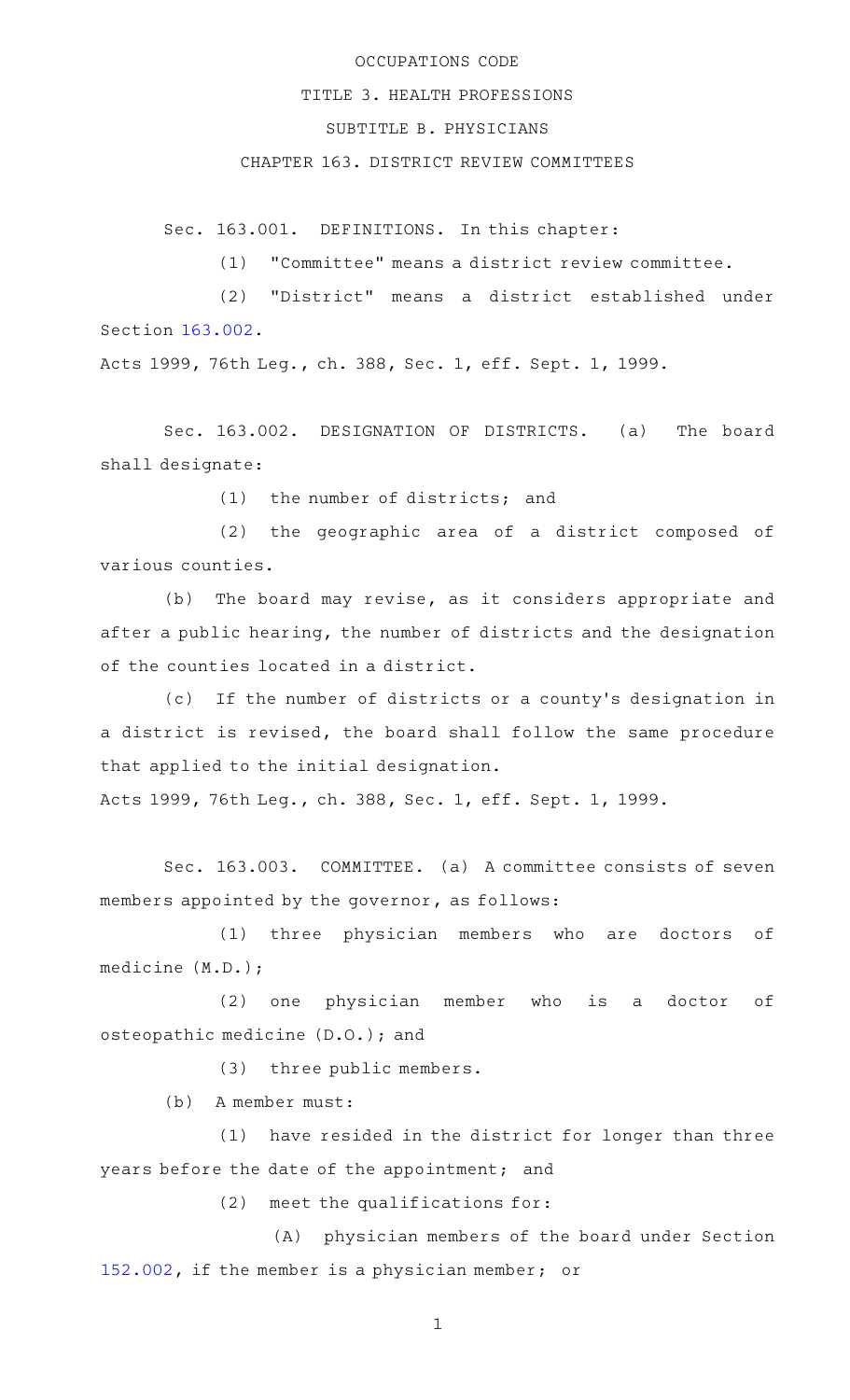(B) public members of the board under Section [152.002,](http://www.statutes.legis.state.tx.us/GetStatute.aspx?Code=OC&Value=152.002) if the member is a public member.

(c) A member of the committee serves a six-year term.

(d) If a vacancy occurs during a member's term, the governor shall appoint a replacement to fill the unexpired term.

(e) A member of the committee is entitled to receive a per diem for actual duty in the same manner provided for board members.

(f) A member of a committee is subject to law and the rules of the board, including Sections [152.004](http://www.statutes.legis.state.tx.us/GetStatute.aspx?Code=OC&Value=152.004), [152.006,](http://www.statutes.legis.state.tx.us/GetStatute.aspx?Code=OC&Value=152.006) and [152.010](http://www.statutes.legis.state.tx.us/GetStatute.aspx?Code=OC&Value=152.010), as if the committee member were a member of the board, except that a committee member is not subject to Chapter [572](http://www.statutes.legis.state.tx.us/GetStatute.aspx?Code=GV&Value=572), Government Code. The training program a committee member must complete under Section [152.010](http://www.statutes.legis.state.tx.us/GetStatute.aspx?Code=OC&Value=152.010) shall be an abbreviated version of the program under that section that is limited to training relevant to serving on a committee.

Acts 1999, 76th Leg., ch. 388, Sec. 1, eff. Sept. 1, 1999. Amended by:

Acts 2005, 79th Leg., Ch. 269 (S.B. [419](http://www.legis.state.tx.us/tlodocs/79R/billtext/html/SB00419F.HTM)), Sec. 1.32, eff. September 1, 2005.

Sec. 163.004. BOARD RULES REGARDING COMMITTEES. The board may adopt rules reasonably necessary to implement this chapter relating to:

 $(1)$  per diem and expenses of committee members;

 $(2)$  matters to be heard or considered by a committee;

 $(3)$  the conduct of committee hearings;

(4) the authority the board may delegate to a committee; and

(5) other matters regarding the actions, duties, and responsibilities of a committee.

Acts 1999, 76th Leg., ch. 388, Sec. 1, eff. Sept. 1, 1999.

Sec. 163.0045. ASSISTANCE TO BOARD. The board may request members of a committee to participate in an informal meeting under Section [164.003.](http://www.statutes.legis.state.tx.us/GetStatute.aspx?Code=OC&Value=164.003) A physician committee member who participates in an informal meeting on a complaint relating to medical competency must have the qualifications of a member of an expert panel under

2